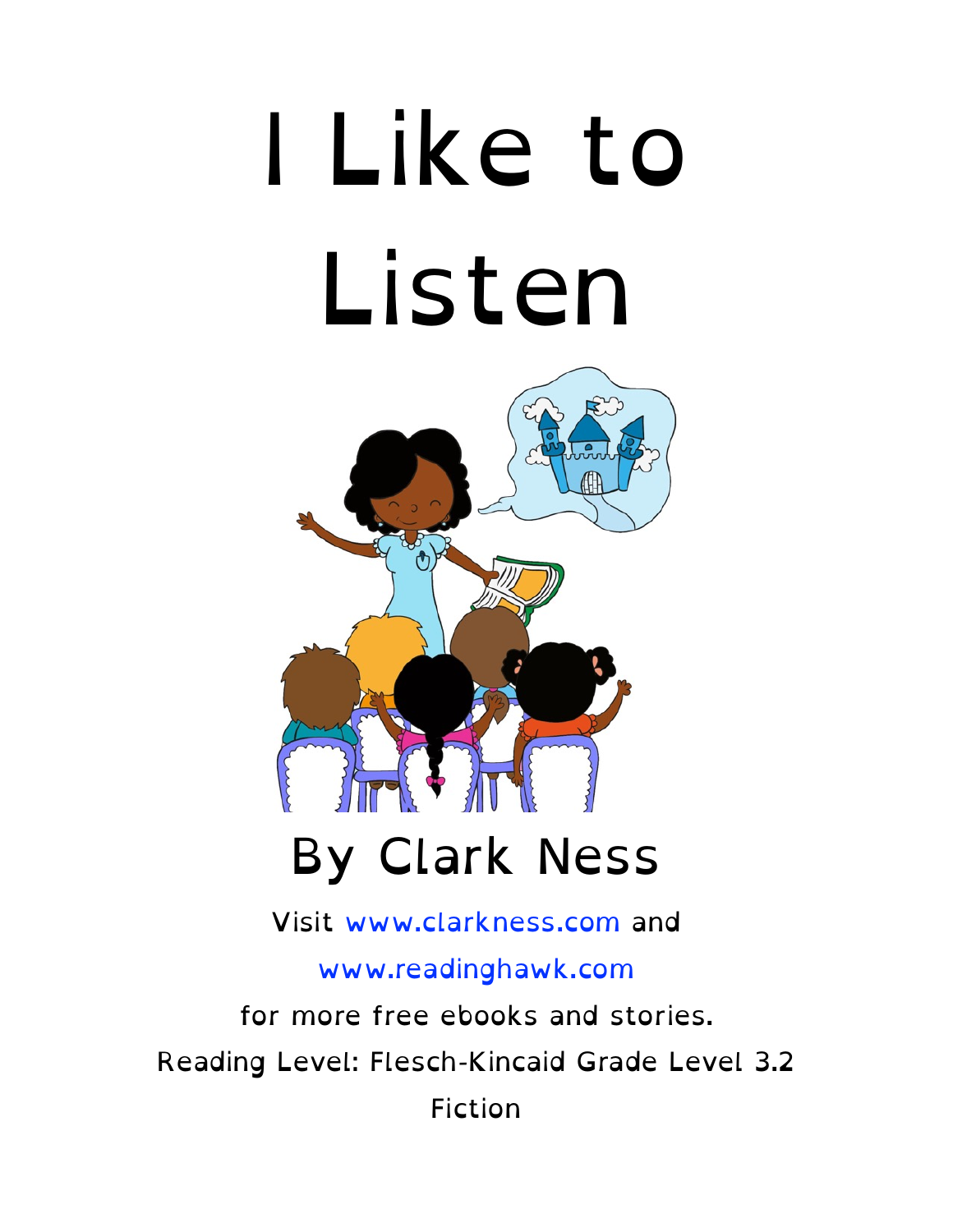

### I like to listen to my teacher read a book.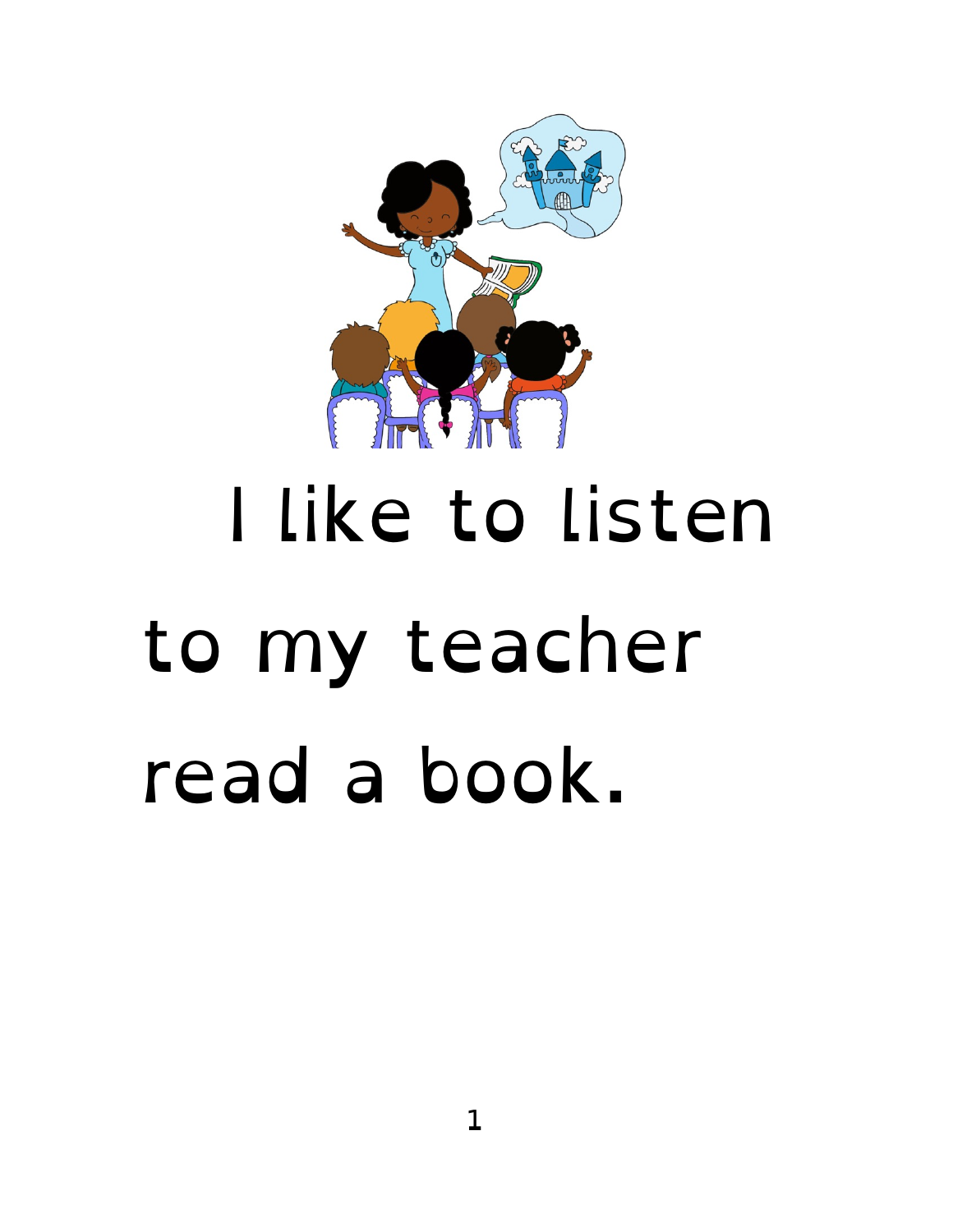

#### I like to listen to my friend read a book.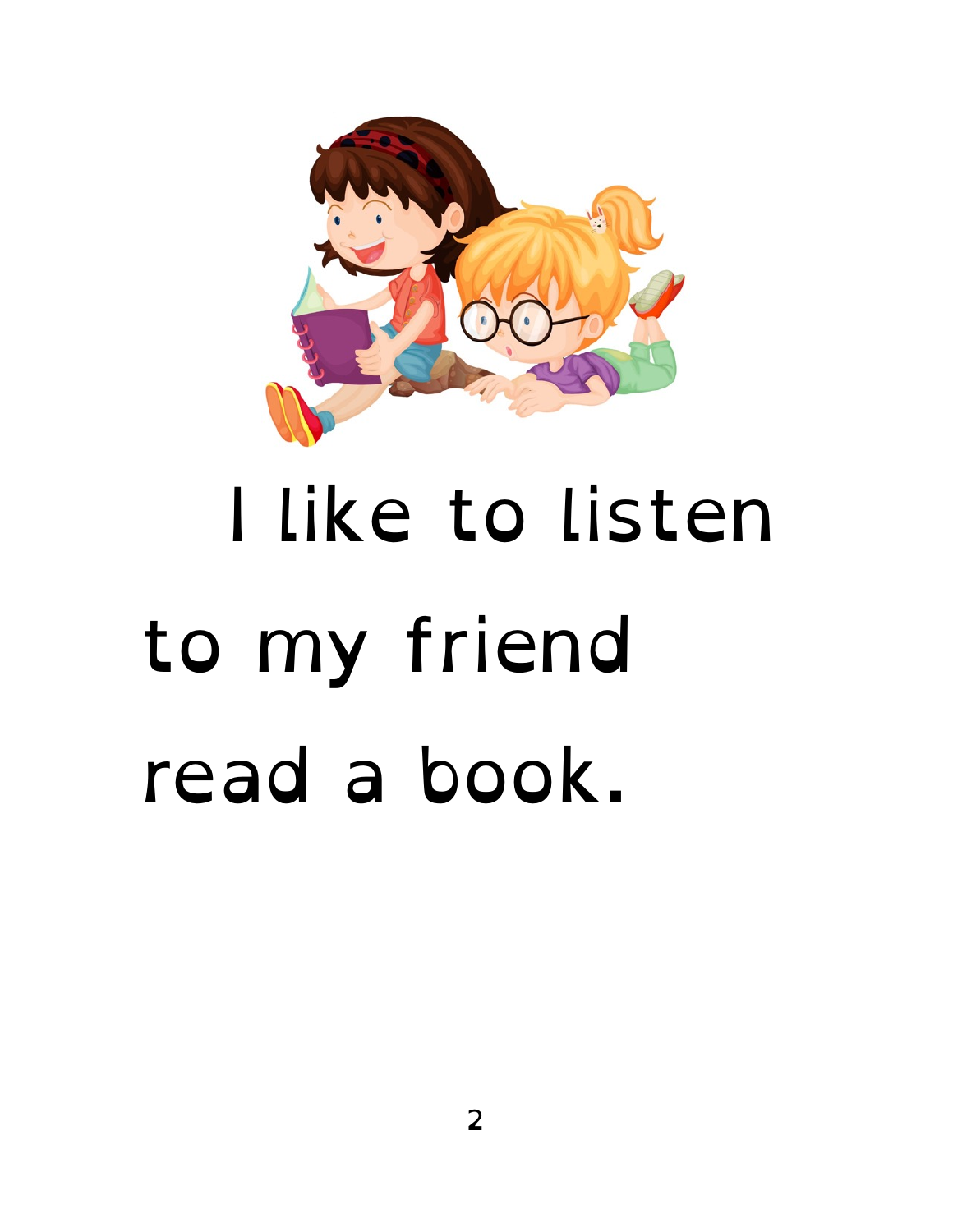

# I like to listen to my friend read a book and then read the book to my friend.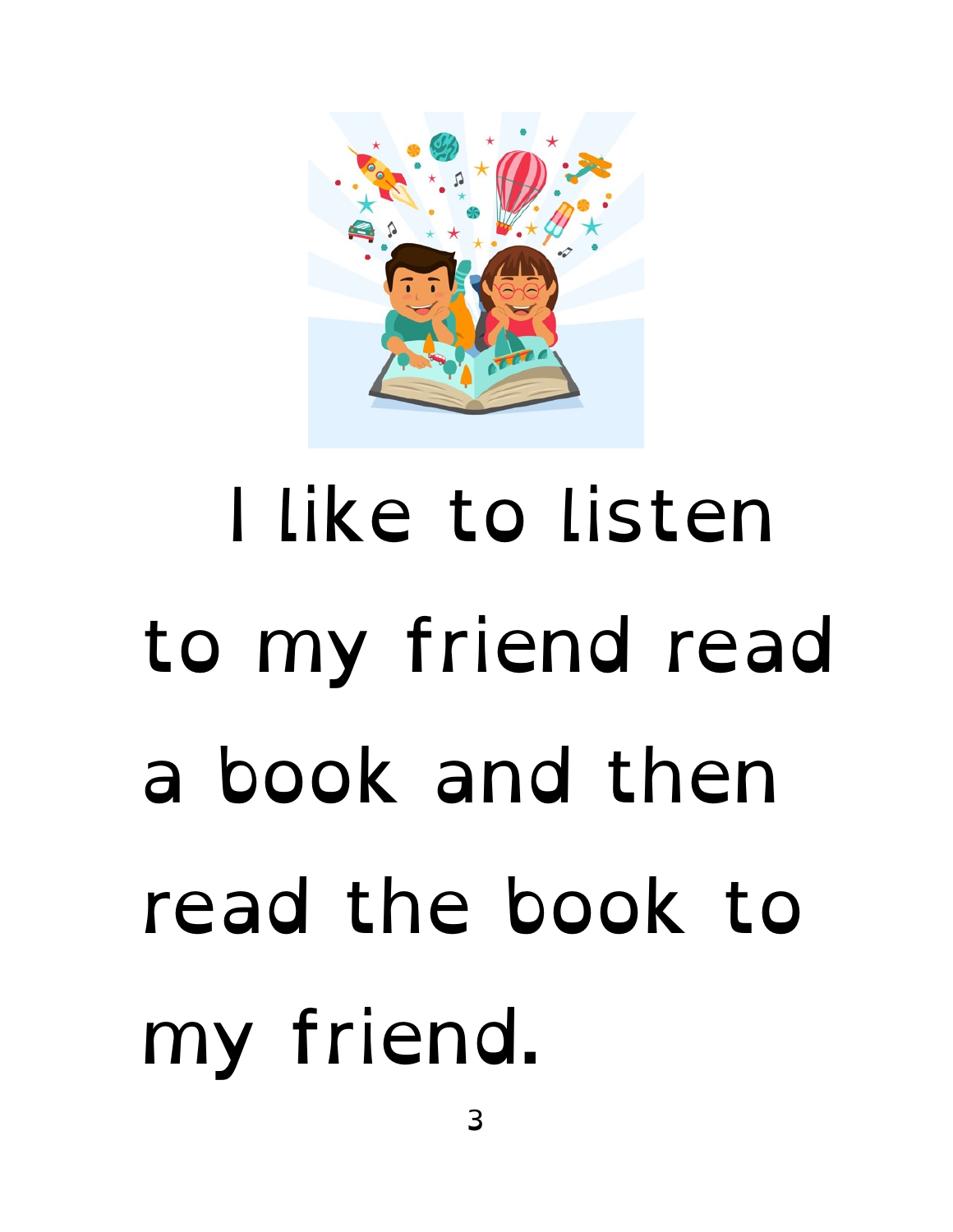

### I like to listen to a book on a computer.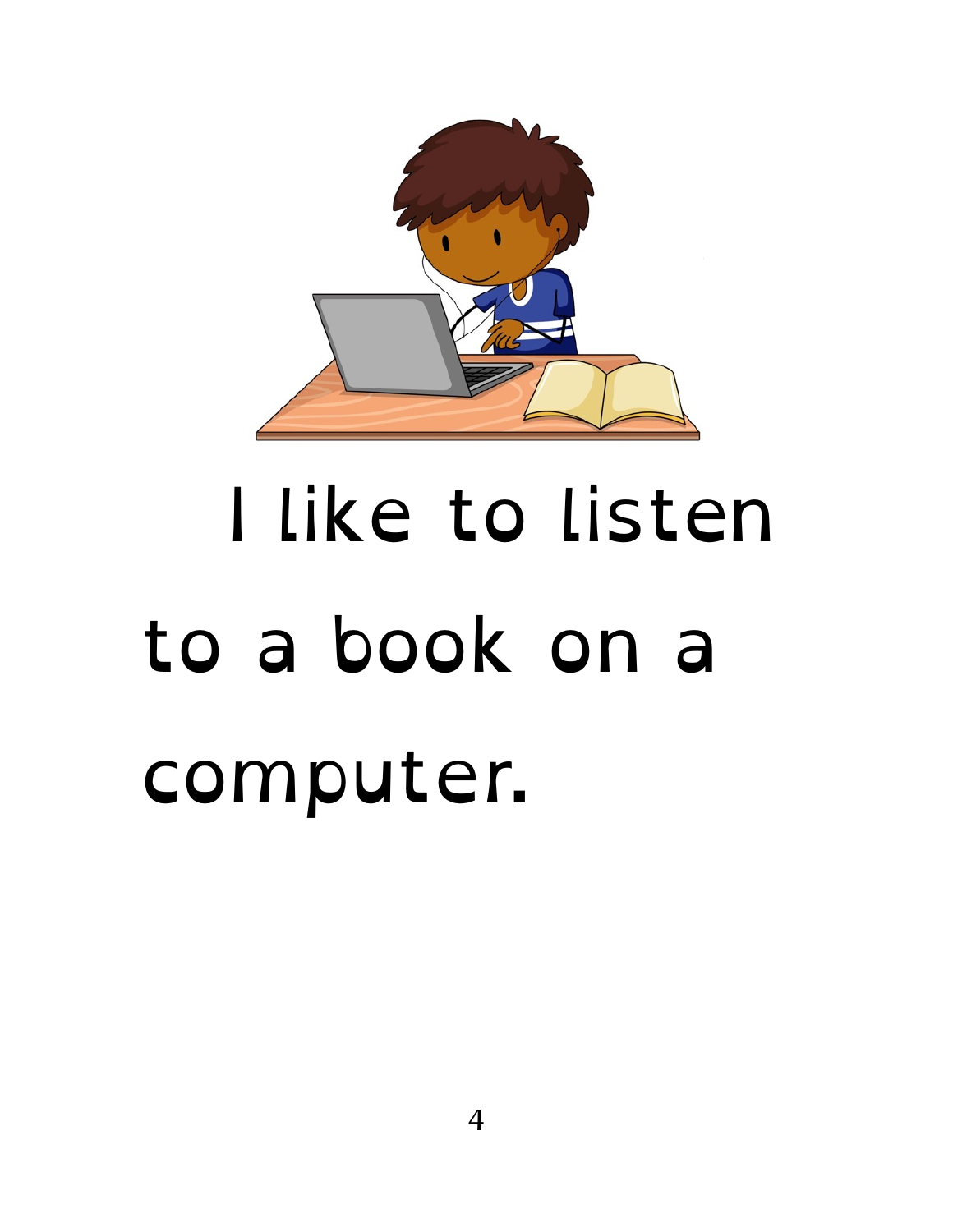

# I like to listen to a book on a computer with my friend.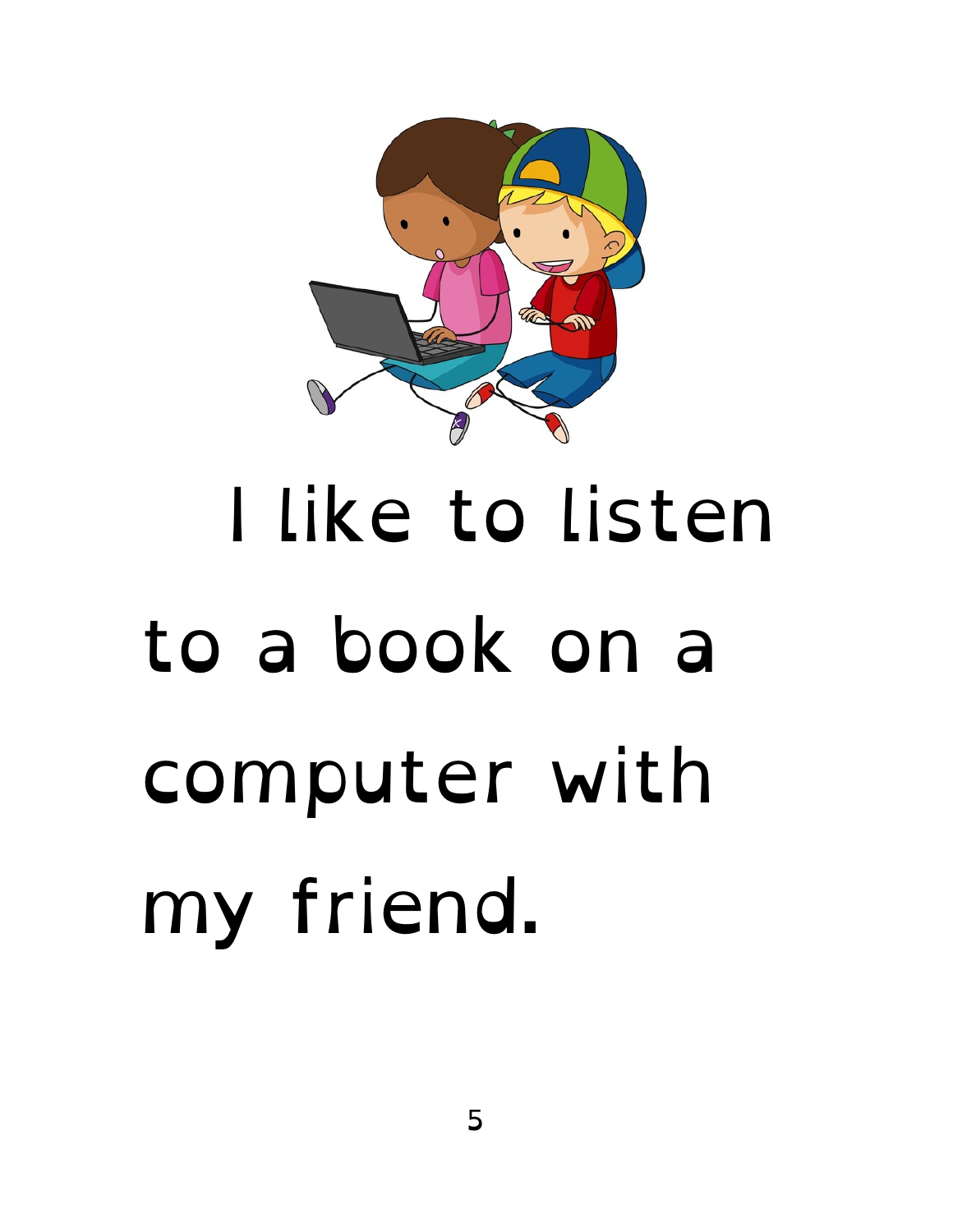

# I like to listen to a book on a portable media player.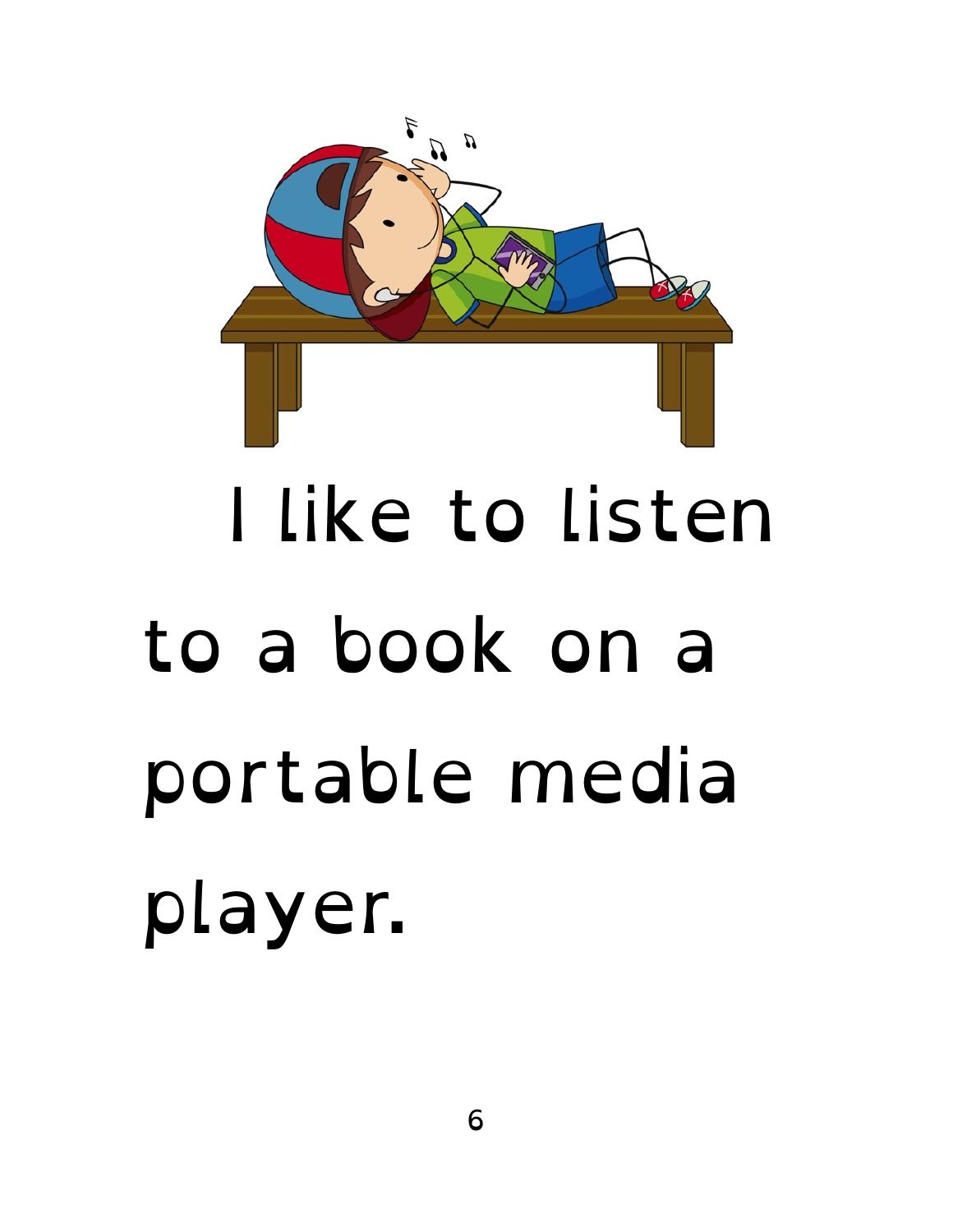

### I like to listen to a book on a tablet.